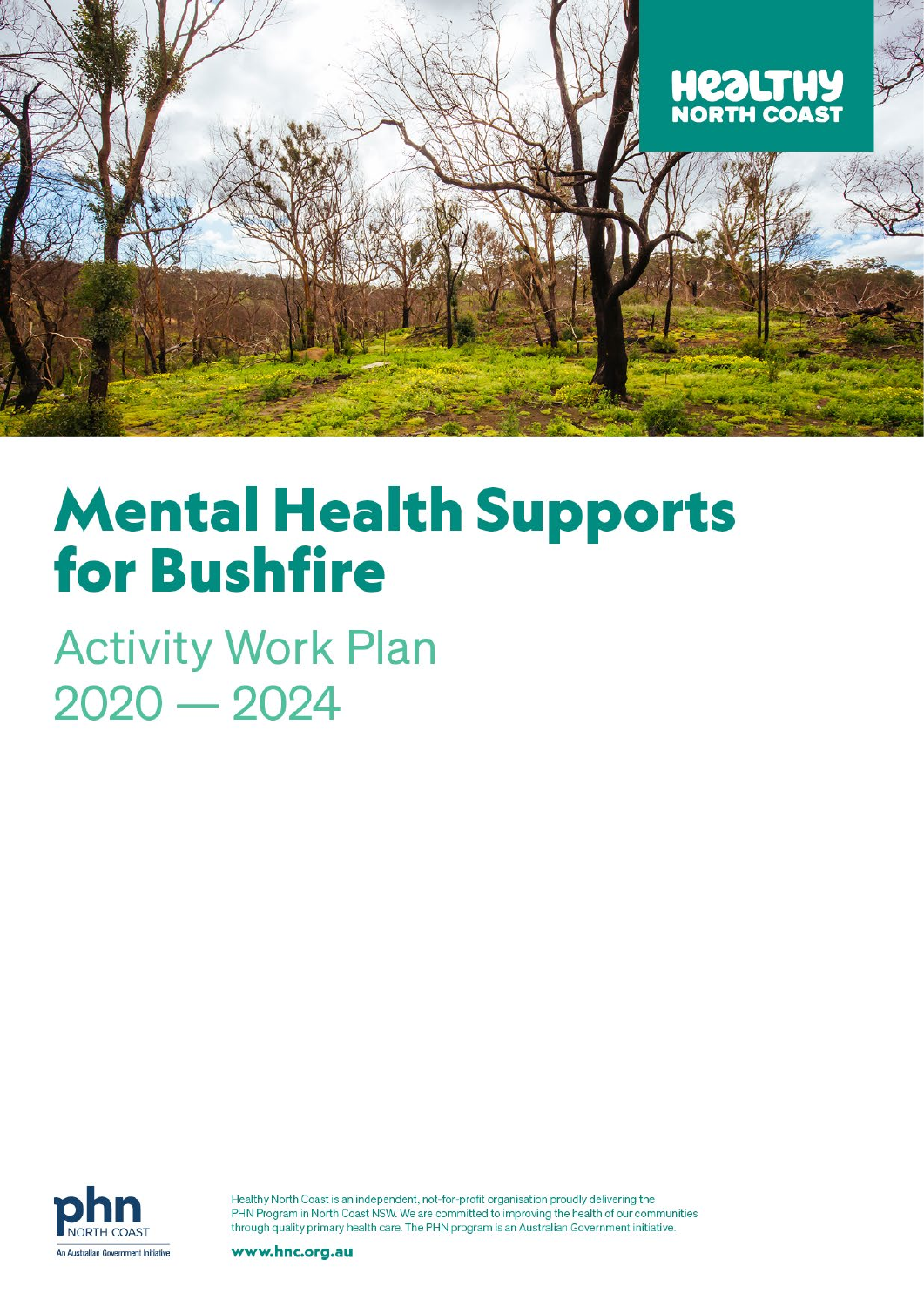# Contents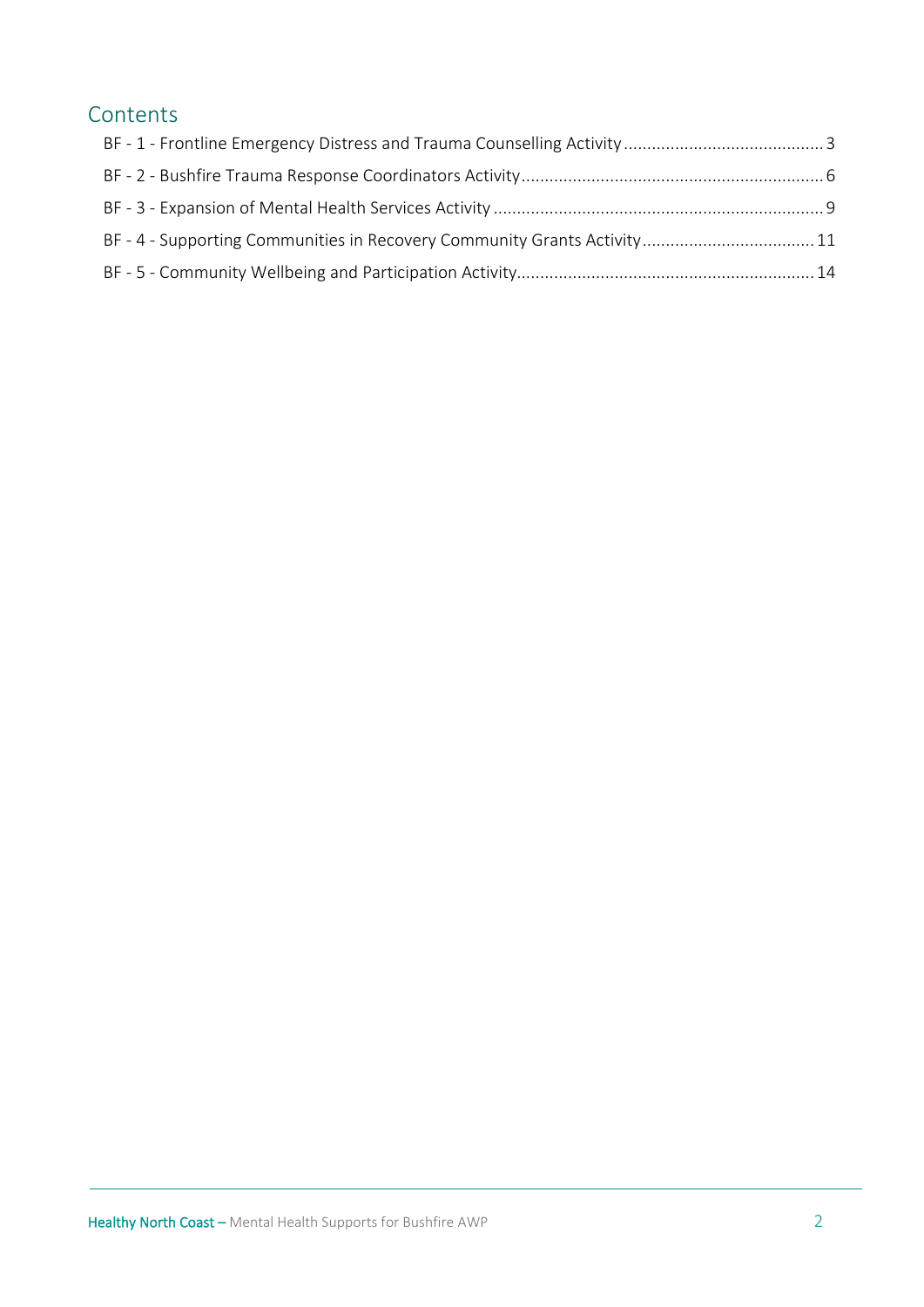# <span id="page-2-0"></span>BF - 1 - Frontline Emergency Distress and Trauma Counselling Activity

## Program Key Priority Area

Mental Health

# Aim of Activity

Provide immediate counselling and other mental health services/interventions to support the needs of people experiencing distress or trauma as a result of the 2019-2020 bush fires and 2021 floods in the NCPHN region including emergency response and front-line personnel.

## Description of Activity

- Trauma and distress counselling through appropriately qualified mental health clinicians for individuals, families and emergency personnel affected by the bushfires – up to 10 sessions through the following modalities: face to face, telephone, or video-telehealth.
- Free counselling sessions at or through referrals from Service Australia, LGA Recovery Centres, Evacuation Centres, BlaizeAid Camps and other services providing recovery information and support.
- Provide psychological brief intervention sessions to individuals and small groups by appropriately qualified mental health clinicians.
- Provide trauma debriefing/information sessions to communities, volunteer groups and employers/employees in fire affected regions to enhance skills for wellbeing and understanding the mental health issues associated with bush fire trauma and recovery.

#### Needs Assessment Priority

NCPHN Needs Assessment 2019/20-2021/22

Needs Assessment Priorities

Older People

Chronic Disease

Needs Assessment Priorities

Mental Health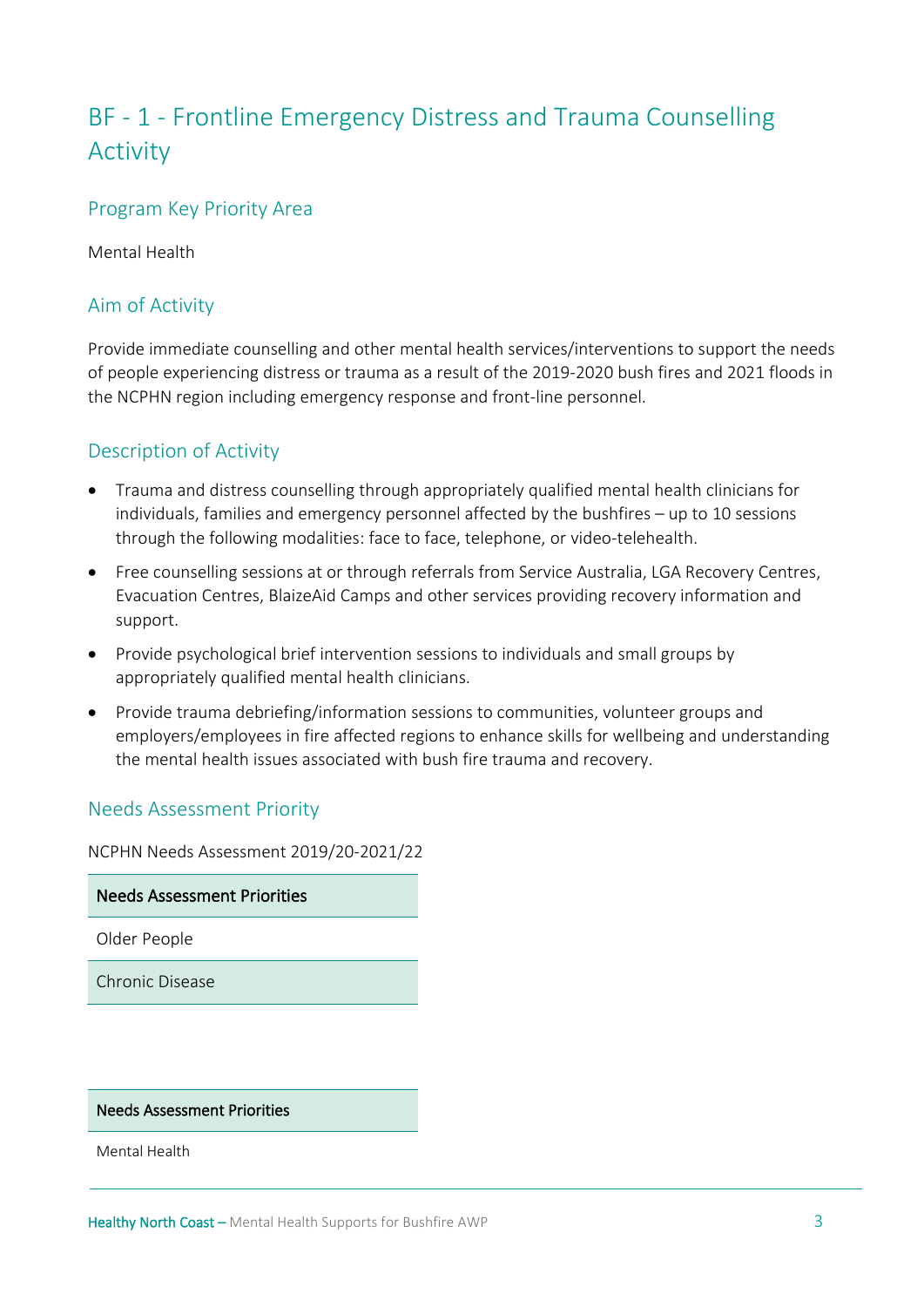# Target Population Cohort

Individuals and/or families, emergency personnel and front-line volunteers affected by the 2019- 2020 bush fires

Indigenous Specific No

#### Coverage

Whole Region

#### **Consultation**

- Mid North Coast LHD
- Northern NSW LHD
- Services Australia
- Local Government
- Office of Emergency Management Committees (MNC and NNSW)
- Community Volunteer Groups
- BlaizeAid
- Rural Fire Service

#### Collaboration

- Connect to Wellbeing Service (NCPHN Intake and Referral Service) intake and referrals to mental health practitioners for trauma counselling services and telehealth services
- MNC & NNNSW LHD Coordination of bush fire response services with NCPHN throughout the region
- Local Government Bushfire Coordinator's Coordination of bush fire response services with NCPHN throughout the region
- Services Australia accept referrals and ensure coordination of bush fire response services with NCPHN throughout the region
- Community Volunteer Groups Coordination of bush fire response services with NCPHN throughout the region.

#### Activity Milestones Details/Duration

Activity Start Date

Activity End Date 30/06/2021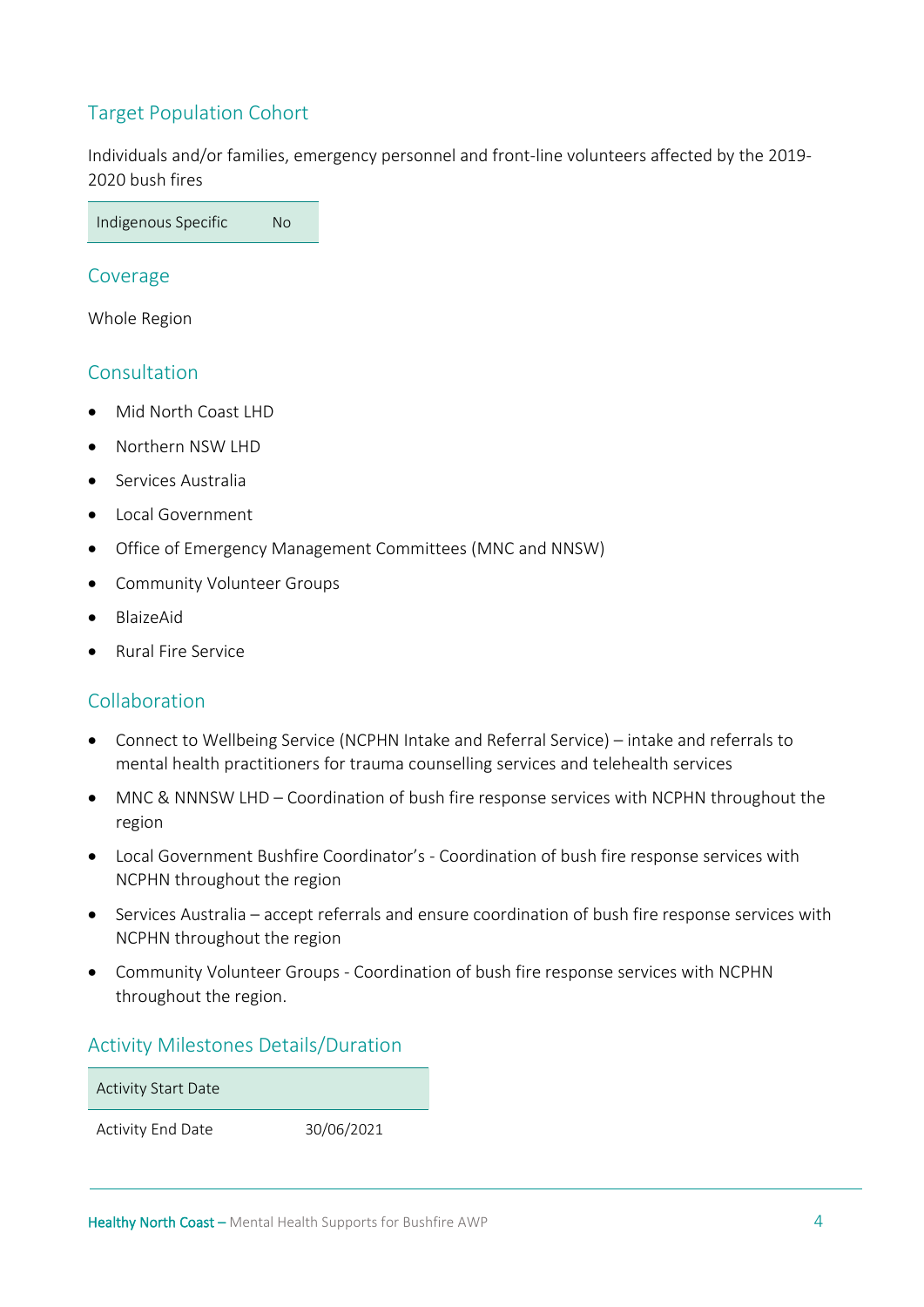Service Delivery Start Date November 2019

Service Delivery End Date June 2021

## Procurement approach

Combination of:

- Continuing Service Provider/Contract Extension
- Expression of Interest

| Is this activity being co-designed?                                                                   | No |
|-------------------------------------------------------------------------------------------------------|----|
| Is this activity the result of a previous co-design process?                                          | No |
| Do you plan to implement this Activity using co-commissioning or joint-commissioning<br>arrangements? | No |
| Has this activity previously been co-commissioned or joint-commissioned?                              | No |
| Decommissioning                                                                                       | No |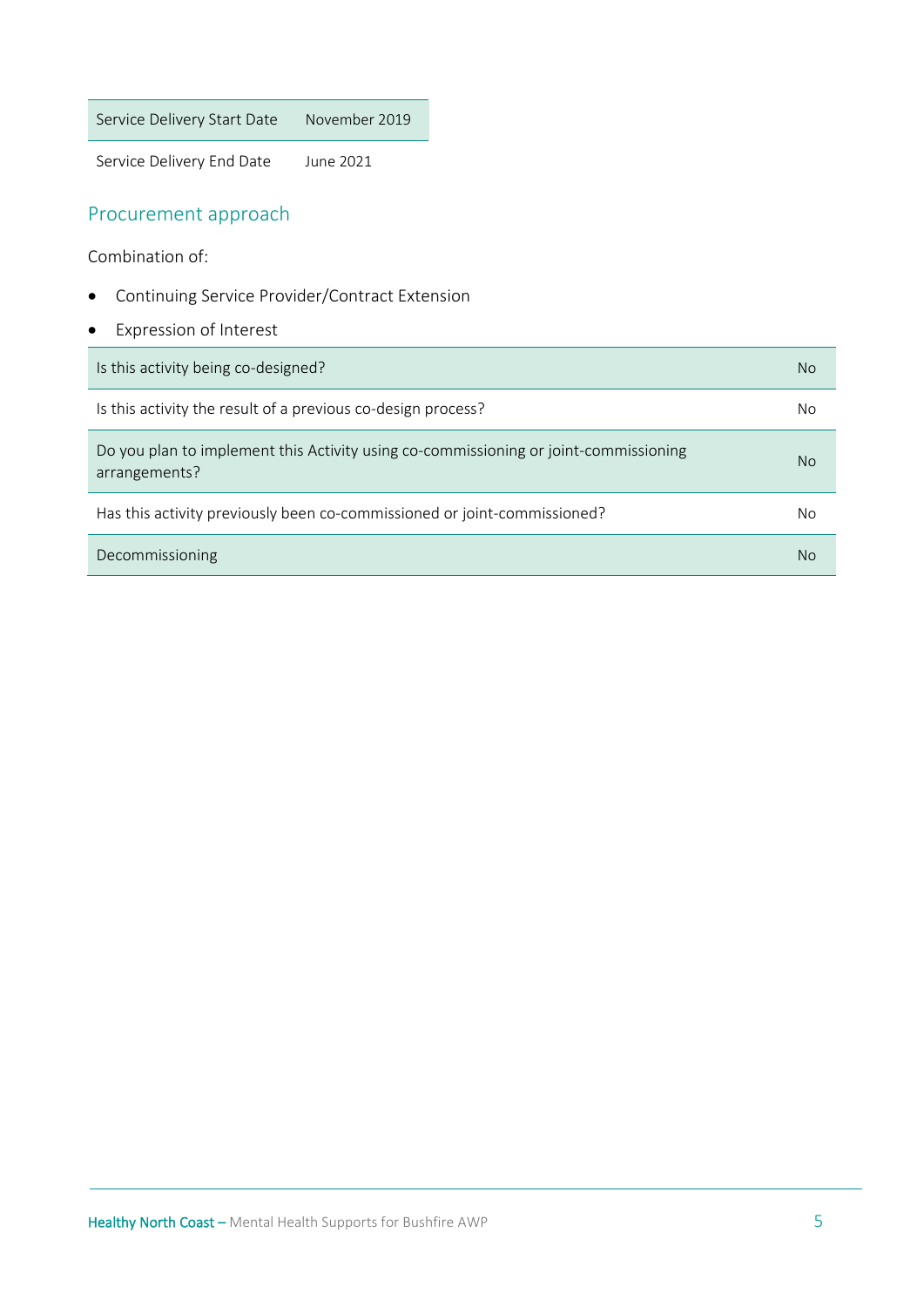# <span id="page-5-0"></span>BF - 2 - Bushfire Trauma Response Coordinators Activity

#### Program Key Priority Area

Mental Health

# Aim of Activity

Bushfire Trauma Response Coordinator – Coordinate services for communities and people impacted by the bushfire and floods to help them navigate access to the services they need. Develop coordinated linkages with other government and non-government agencies and services to ensure integrated service pathways.

#### Description of Activity

#### Continuing Activities

- Engage with communities, agencies, and committees to understand the community context
- Recognise the complex and dynamic nature of emergencies and communities
- Undertake collaborative planning with key stakeholders to clarify roles, plan services, promote coordination and avoid duplication in response and recovery.
- Use community-led approaches that are responsive and flexible, engaging communities and empowering them to move forward
- Implement a planned, coordinated and adaptive approach based on continuing assessment of impacts and needs
- Effective communication with affected communities and other stakeholders
- Recognise, support and build on community, individual and organisational capacity.
- Plan programs which respond to the requirements of the community in collaboration with health partners
- Ensure resources are applied efficiently, rather than in an ad hoc manner
- Promote services and service pathways to support service navigation
- Forecast outcomes and evaluate effectively to inform future work

#### Needs Assessment Priority

#### NCPHN Needs Assessment 2019/20-2021/22

#### Needs Assessment Priorities

Mental Health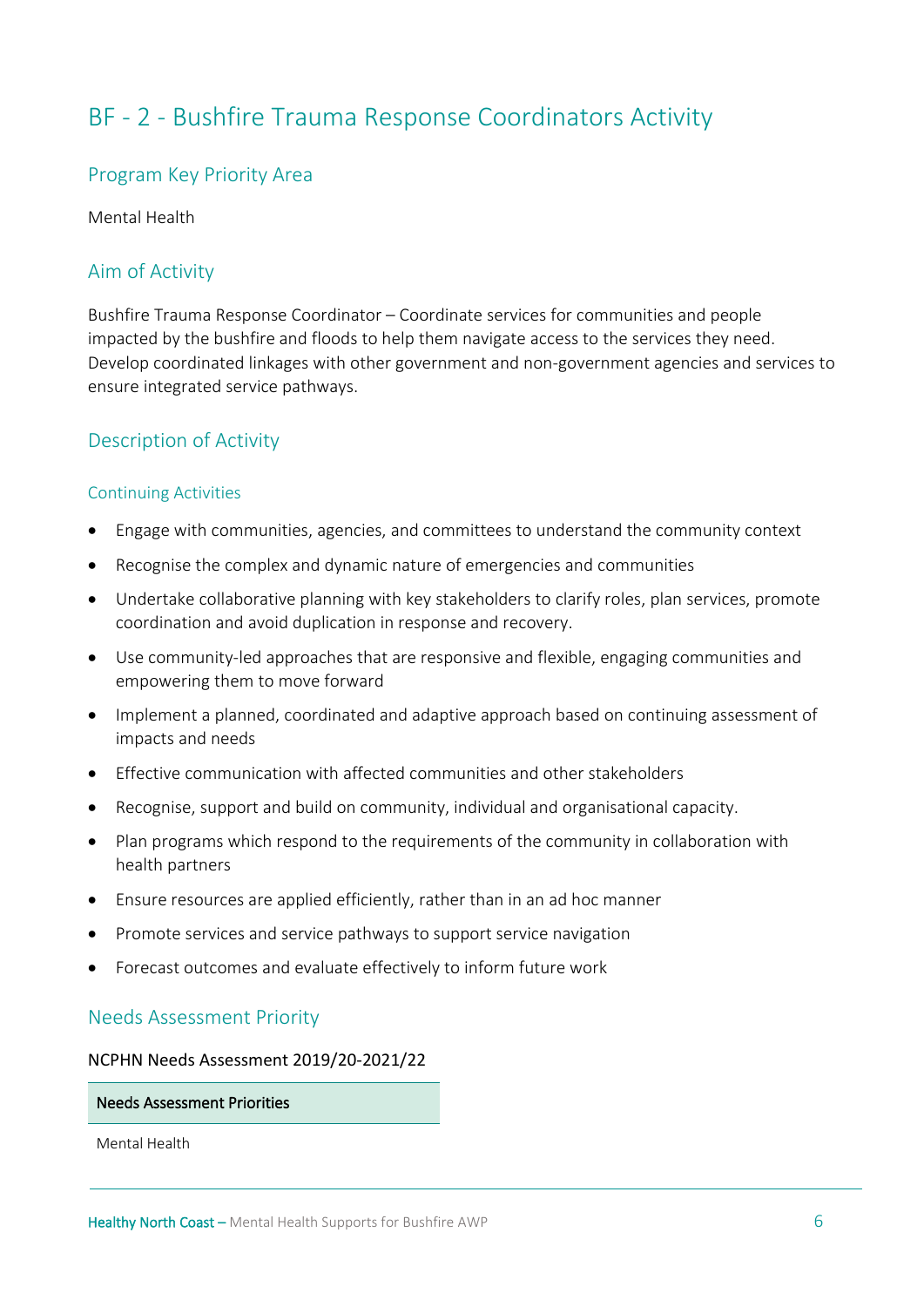# Target Population Cohort

Communities, individuals and/or families, emergency personnel and front-line volunteers affected by the 2019-2020 bush fires and 2021 Mid North Coast floods.

Indigenous Specific No

#### Coverage

Whole Region

#### **Consultation**

- Mid North Coast LHD
- Northern NSW LHD
- Services Australia
- Local Government
- Office of Emergency Management Committees (MNC and NNSW)
- Resilience NSW
- Community Volunteer Groups
- BlaizeAid
- Forestry Commission of NSW
- Rural Fire Service
- Dept. Primary Industry

#### Collaboration

- MNC & NNNSW LHD Co-design and coordination of bush fire and response coordinator and associated services with PHN throughout the region
- Office of Emergency Management Committees (MNC and NNSW) Coordination of bush fire response services with PHN throughout the region
- Local Government Bushfire Coordinator's Coordination of bush fire response services with NCPHN throughout the region
- Services Australia –coordination of bush fire response services with NCPHN throughout the region
- Community Volunteer Groups Coordination of bush fire response services with NCPHN throughout the region.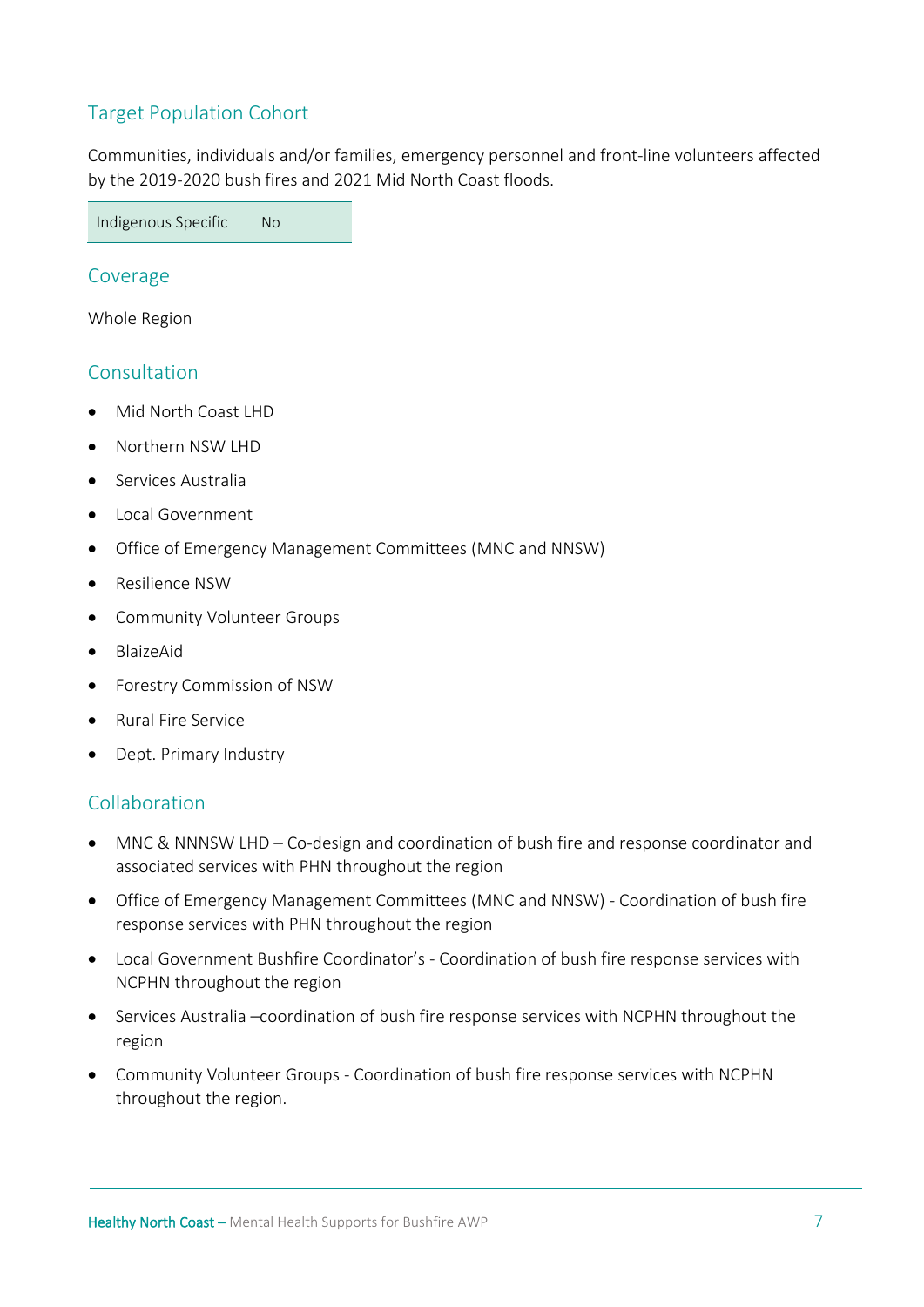# Activity Milestones Details/Duration

| <b>Activity Start Date</b>  | 17/01/2020    |
|-----------------------------|---------------|
| <b>Activity End Date</b>    | 30/06/2022    |
| Service Delivery Start Date | February 2020 |
| Service Delivery End Date   | June 2022     |

## Procurement approach

- Continuing Service Provider / Contract Extension
- Expression of Interest

| Is this activity being co-designed?                                                                   | No. |
|-------------------------------------------------------------------------------------------------------|-----|
| Is this activity the result of a previous co-design process?                                          | No  |
| Do you plan to implement this Activity using co-commissioning or joint-commissioning<br>arrangements? | No. |
| Has this activity previously been co-commissioned or joint-commissioned?                              | No  |
| Decommissioning                                                                                       | No  |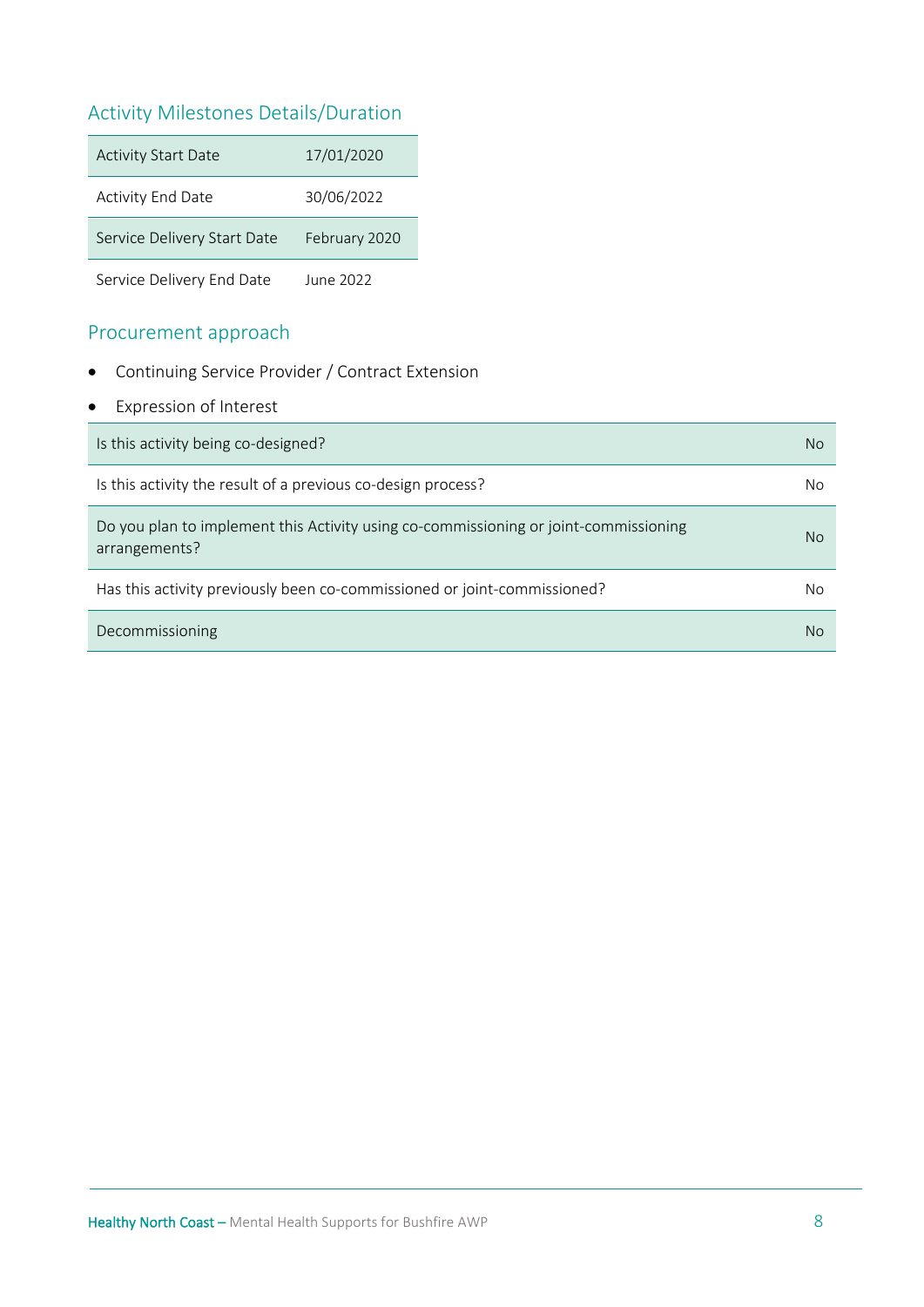# <span id="page-8-0"></span>BF - 3 - Expansion of Mental Health Services Activity

#### Program Key Priority Area

Mental Health

# Aim of Activity

Expand current mental health services in bushfire and flood affected areas to support individuals to access low intensity short to medium mental health and wellbeing support.

## Description of Activity

- Service navigation
- Low intensity support through the commissioned New Access Support Services
- Provision of brief intervention strategies/counselling

#### Needs Assessment Priorities

NCPHN Needs Assessment 2019/20-2021/22

#### Needs Assessment Priorities

Effective support, care and treatment

# Target Population Cohort

Individuals and/or families, emergency personnel and front-line volunteers affected by the 2019- 2020 bush fires

Indigenous Specific No

Coverage

Whole Region

#### Consultation

- Mid North Coast LHD
- Northern NSW LHD
- Services Australia
- Local Government
- RAMHP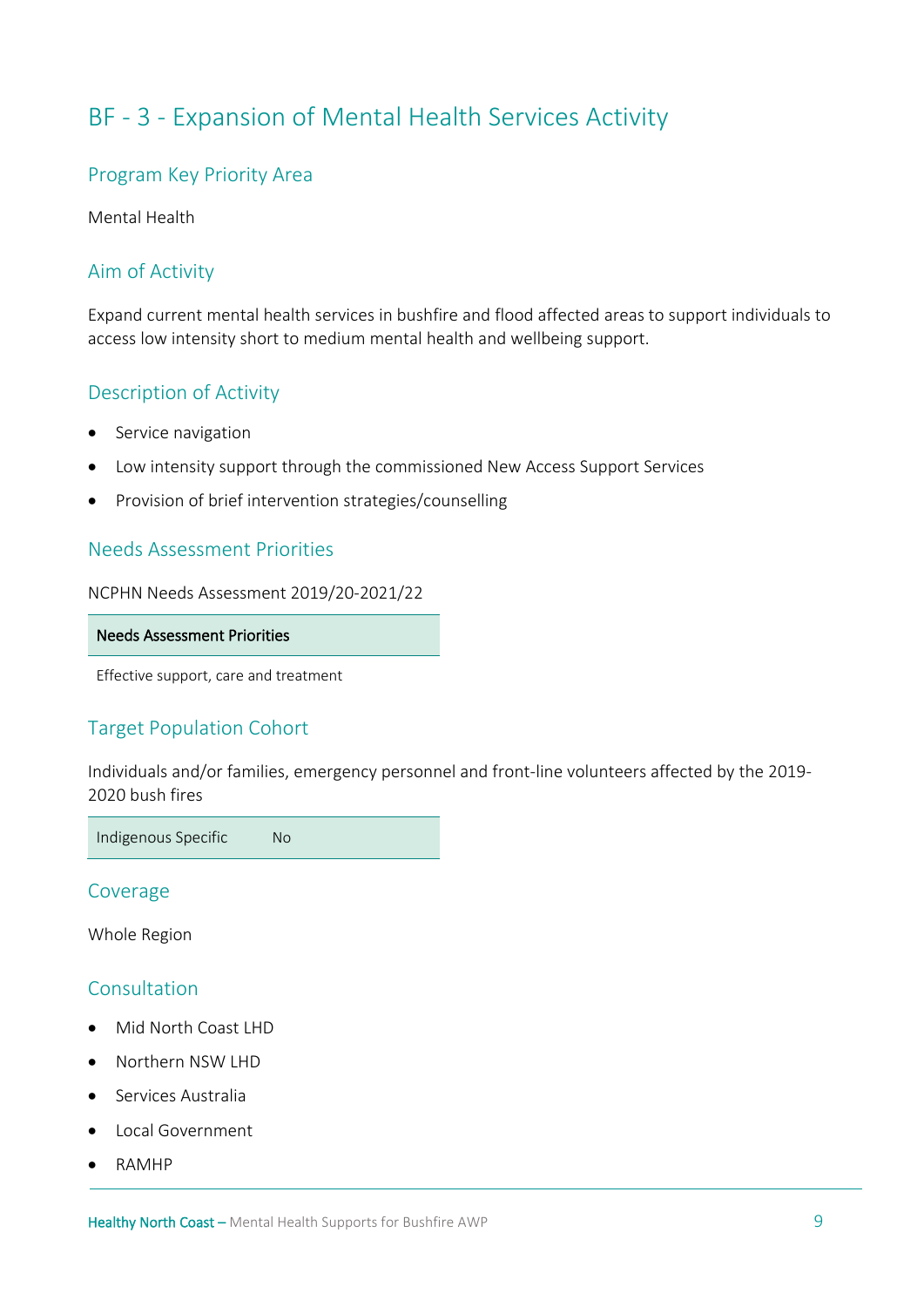- Education Department
- NCPHN Commissioned Providers

## Collaboration

New Access Service (Bolton Clarke) – expansion of low intensity service to support bush fire affected areas in NCPHN

RAMHP - Coordination of low intensity bush fire response services with NCPHN throughout the region

## Activity Milestone Details/Duration

| <b>Activity Start Date</b>  | 17/01/2019   |
|-----------------------------|--------------|
| <b>Activity End Date</b>    | 30/06/2022   |
| Service Delivery Start Date | January 2020 |
| Service Delivery End Date   | June 2022    |

#### Procurement approach

Continuing Service Provider / Contract Extension

| Is this activity being co-designed?                                                                   | No |
|-------------------------------------------------------------------------------------------------------|----|
| Is this activity the result of a previous co-design process?                                          | No |
| Do you plan to implement this Activity using co-commissioning or joint-commissioning<br>arrangements? | No |
| Has this activity previously been co-commissioned or joint-commissioned?                              | No |
| Decommissioning                                                                                       | No |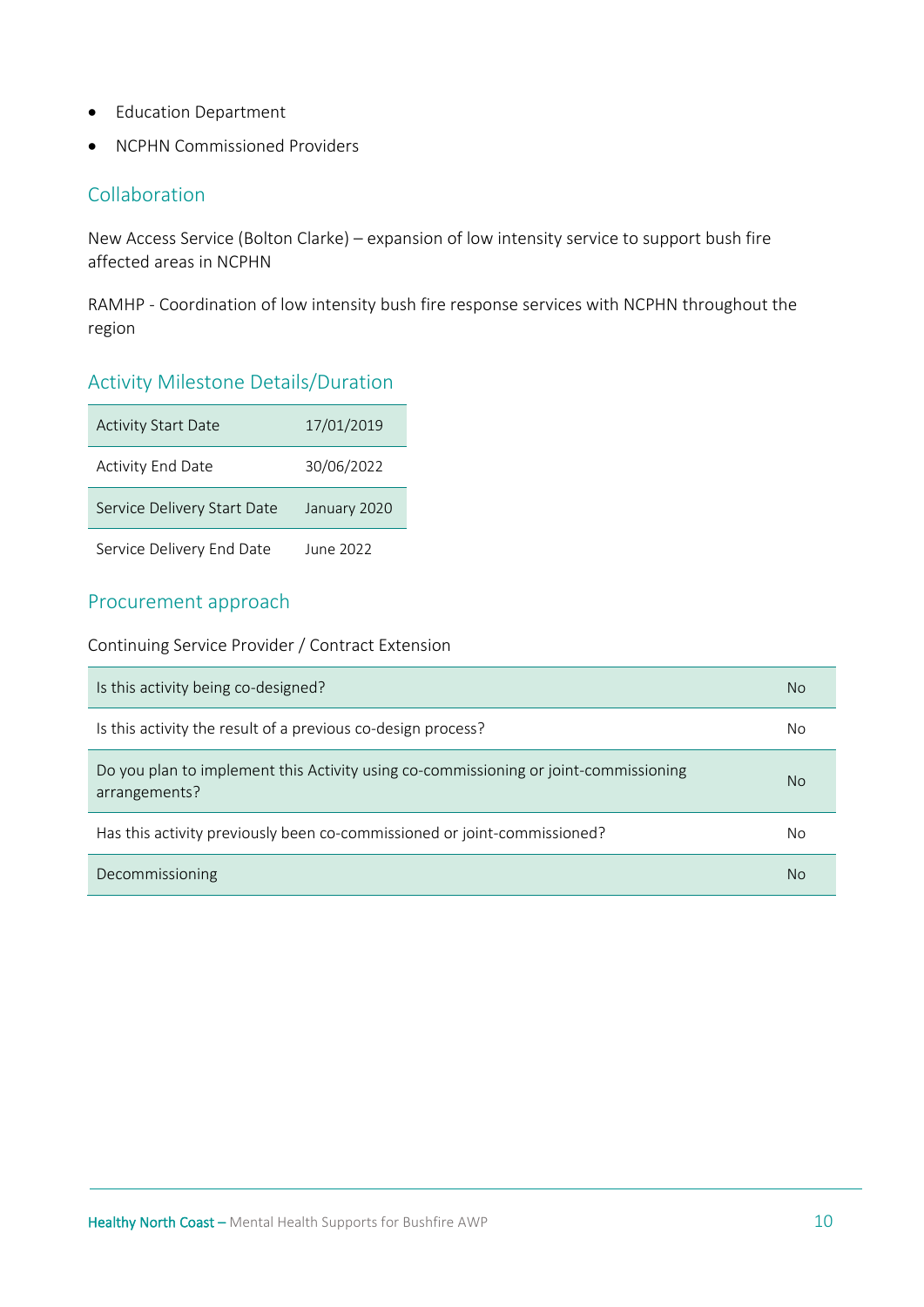# <span id="page-10-0"></span>BF - 4 - Supporting Communities in Recovery Community Grants Activity

#### Program Key Priority Area

Mental Health

## Aim of Activity

Provide support and facilitation expertise to bush fire affected communities to provide activities and services to build resilience, social connectedness, suicide prevention and recovery within their own environment through a community grants program.

# Description of Activity

- Plans for recovery activities will include representatives of those who were affected by the bushfire event in every stage of the recovery process.
- Interventions based on enhancing existing strengths of the individual family and community and on building resilience.
- Using and enhancing existing services as this ensures sustainable support for those affected.
- Using community-led approaches that are responsive, flexible, engaging communities and empowering them to move forward
- Support development of community led mental health, social and emotional wellbeing and healing programs.
- Evidenced by need identified from within the local community.

# Needs Assessment Priorities

NCPHN Needs Assessment 2019/20-2021/22

Needs Assessment Priorities

Less avoidable harm

# Target Population Cohort

Communities affected by the 2019-2020 bush fires in NCPHN region

Indigenous Specific No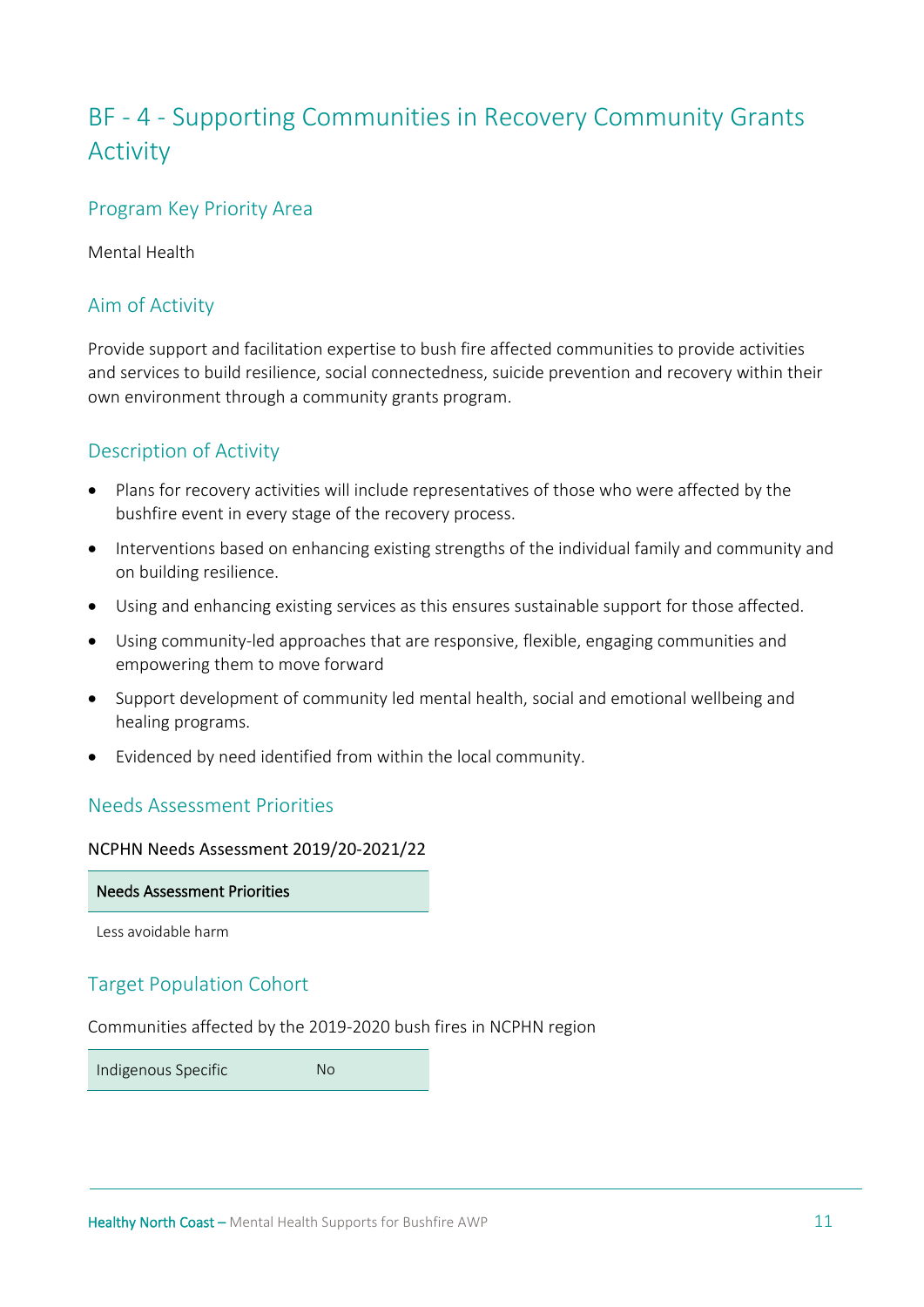# Coverage

#### Whole Region

# Consultation and Collaboration

| Mid North Coast LHD                                    | Northern NSW LHD                                               | Services Australia                  |
|--------------------------------------------------------|----------------------------------------------------------------|-------------------------------------|
| Local Government bush fire<br><b>Recovery Officers</b> | Office of Emergency<br>Management Committees (MNC<br>and NNSW) | <b>Community Volunteer Groups</b>   |
| <b>BlaizeAid Camp Coordinators</b>                     | Forestry Commission of NSW                                     | Rural Fire Service - local brigades |
| Dept. Primary Industry - local<br>offices              | Dept Education and local schools                               | Red Cross - local branches          |

- Plan and facilitate programs which respond to the requirements of the community
- Ensure resources are applied efficiently, rather than in an ado manner
- Understand community need and expectation

# Activity Milestone Detail/Duration

| <b>Activity Start Date</b>  | 01/03/2020 |
|-----------------------------|------------|
| <b>Activity End Date</b>    | 30/06/2021 |
| Service Delivery Start Date | April 2020 |
| Service Delivery End Date   | June 2021  |

#### Procurement approach

- Expression of Interest
- Not Yet Known

| Is this activity being co-designed?                                                                   | Yes |
|-------------------------------------------------------------------------------------------------------|-----|
| Is this activity the result of a previous co-design process?                                          | Yes |
| Do you plan to implement this Activity using co-commissioning or joint-commissioning<br>arrangements? | No  |
| Has this activity previously been co-commissioned or joint-commissioned?                              | No  |
| Decommissioning                                                                                       | No  |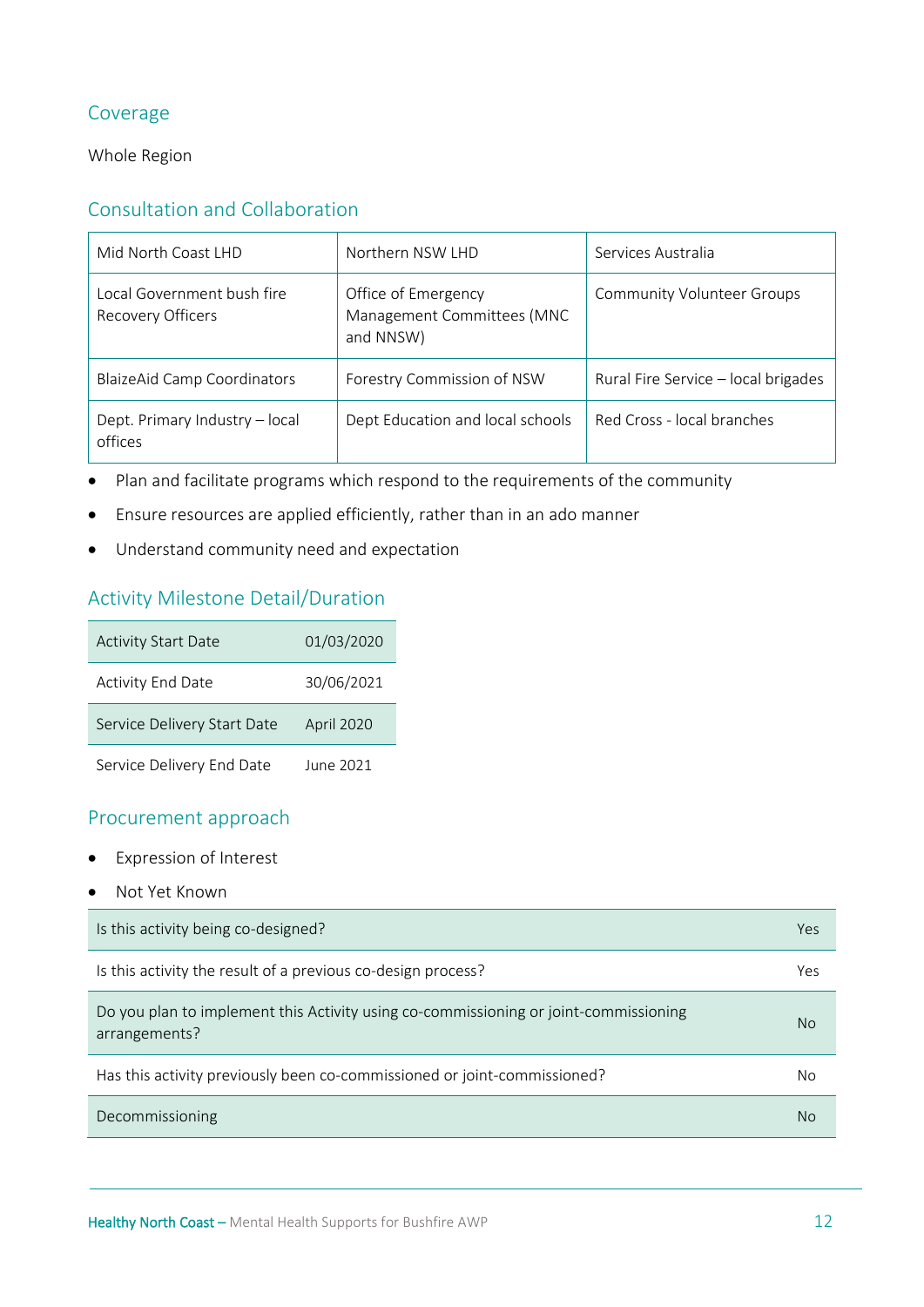# Co-design or co-commissioning comments

Co-design with the communities affected by bush fire is the cornerstone for building social connectedness, community empowerment and better outcomes as a result.

Therefore, a community development approach for co-design is imperative. This will ensure that the activities will be in the community context by recognising and supporting the strengths of the community.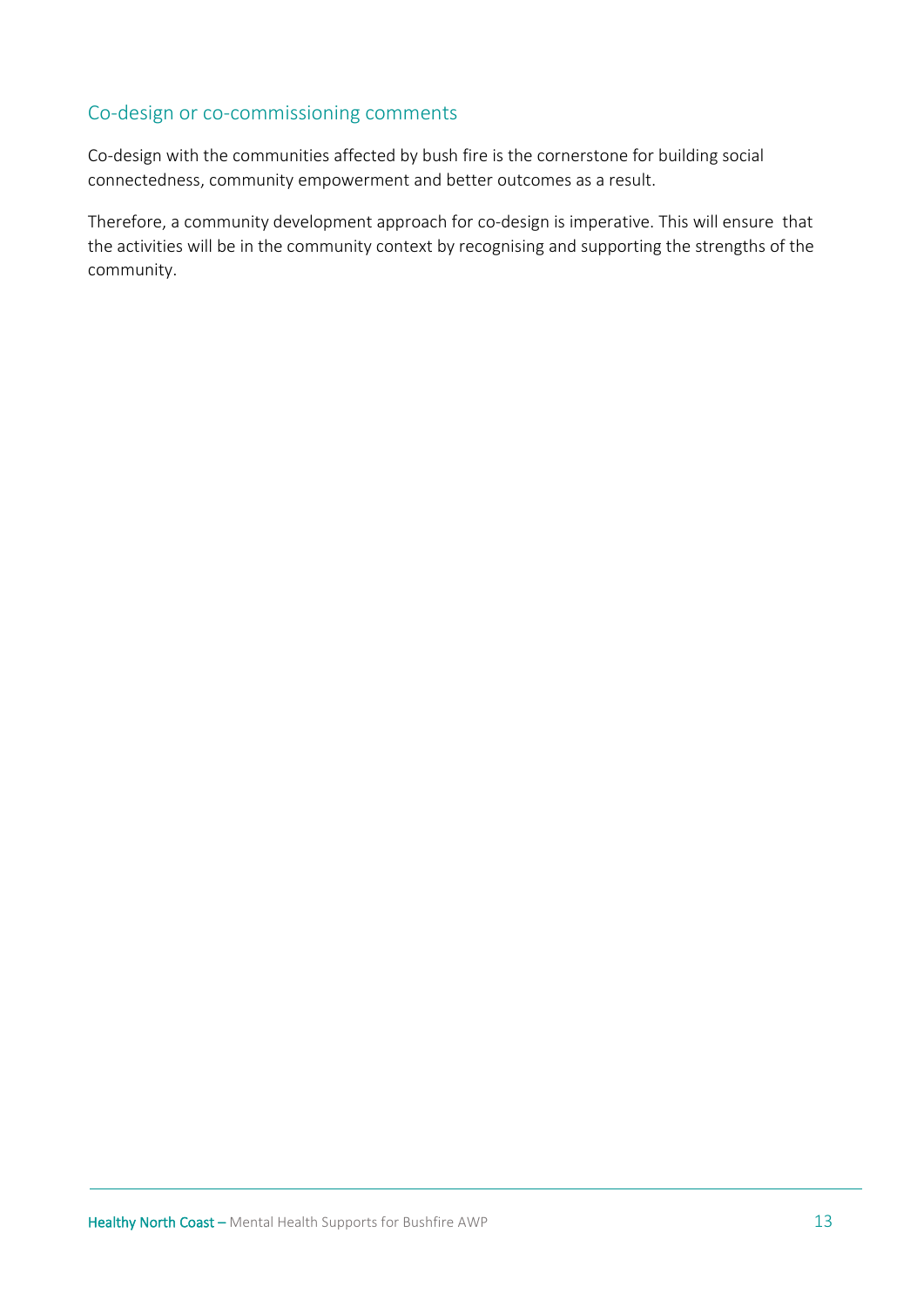# <span id="page-13-0"></span>BF - 5 - Community Wellbeing and Participation Activity

#### Program Key Priority Area

Mental Health

## Aim of Activity

Deliver a program of activities that builds social connection and resilience to support bushfire and flood impacted communities effectively respond to and recover from natural disasters.

#### Description of Activity

Work closely with local government, recovery agencies, communities, NBRA and National Mental Commission to identify the needs of communities. Identify relevant community-based activities to support mental health and community wellbeing with a focus on social connection and resiliencebuilding. Co-design where appropriate and commission relevant activities. Monitor and evaluate to inform future planning.

#### Needs Assessment Priorities

NCPHN Needs Assessment 2019/20-2021/22

| <b>Needs Assessment Priorities</b>                                                                           |
|--------------------------------------------------------------------------------------------------------------|
| Population health                                                                                            |
| Good mental health and wellbeing                                                                             |
| Culturally safe, appropriate and high-quality services                                                       |
| Improve Aboriginal and Torres Strait Islander people's access to high quality, culturally appropriate health |

Mental Health

#### Target Population Cohort

Communities affected by the 2019-2020 bush fires and 2021 floods in North Coast NSW

Indigenous Specific Yes

#### Indigenous specific comments

Aboriginal communities were among the worst fire-affected in 2019-20. Aboriginal communities have specific socio-economic vulnerabilities as well as extraordinary strengths and resilience. These

care, including primary care and care coordination services.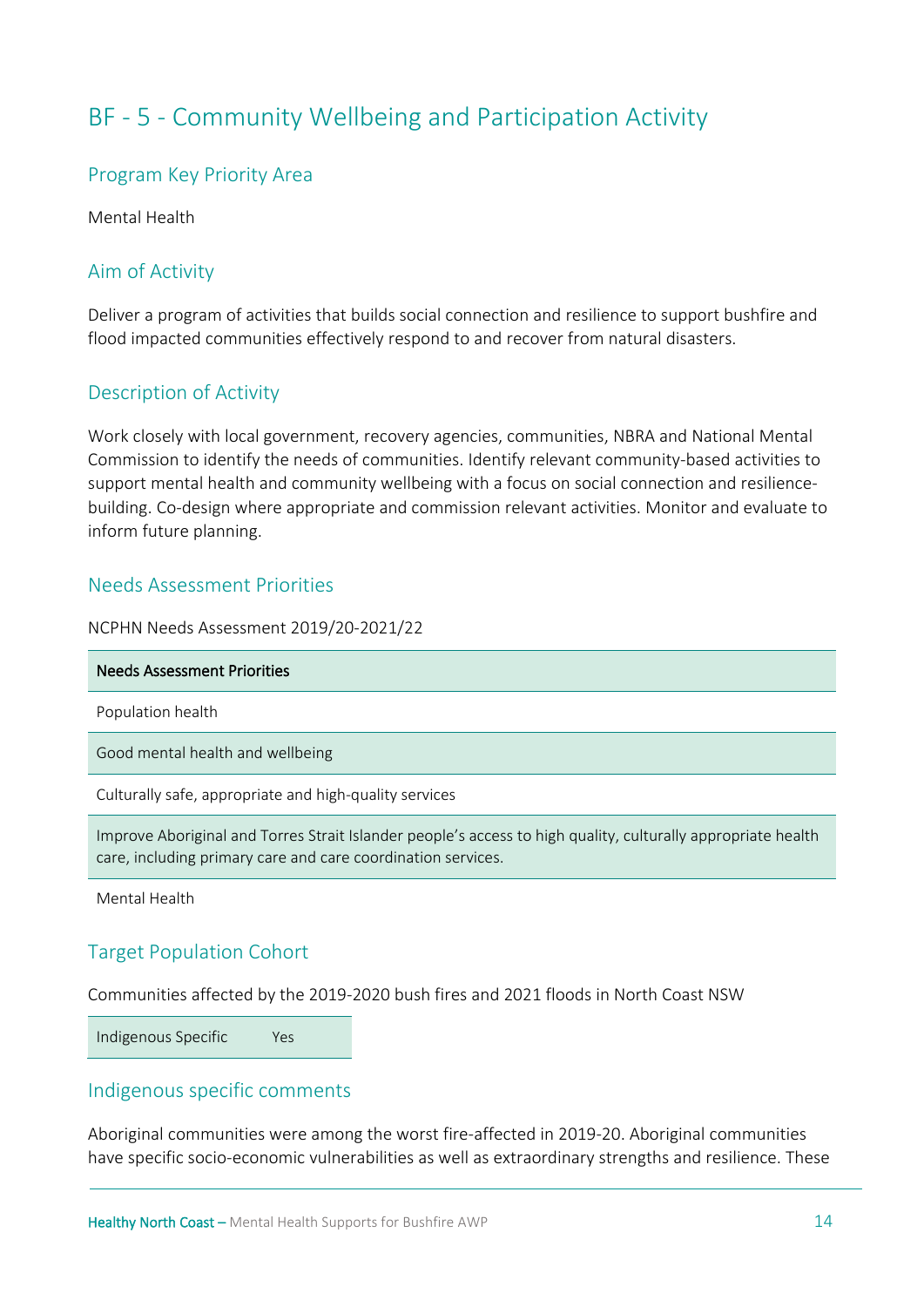communities have received limited attention in disaster response and recovery processes. Through the Healthy North Coast Aboriginal Health team, we will collaborate with Aboriginal Community Controlled Organisations, Medical Services and communities to design Indigenous-specific activities to support participation, healing and mental wellbeing.

#### Coverage

Whole Region

#### Consultation

| Local Government              | National Bushfire<br>Recovery Agency | Emergency<br>Management<br>Committees (MNC and<br>NNSW) | Resilience NSW                      |
|-------------------------------|--------------------------------------|---------------------------------------------------------|-------------------------------------|
| Community Volunteer<br>Groups | <b>BlaizeAid</b>                     | <b>Rural Fire Service</b>                               | Dept. Primary Industry              |
| Dept Education                | Red Cross                            | National Mental Health<br>Commission                    | Department of<br>Aboriginal Affairs |

#### Collaboration

Local Government, National Bushfire Recovery Agency, Emergency Management Committees (MNC and NNSW), Resilience NSW - Contribute to needs assessment

ACCO – co-design activity with Aboriginal communities

#### Activity Milestone Details/Duration

| <b>Activity Start Date</b>  | 01/04/2021       |
|-----------------------------|------------------|
| <b>Activity End Date</b>    | 30/06/2022       |
| Service Delivery Start Date | <b>July 2021</b> |
| Service Delivery End Date   | June 2022        |

#### Procurement approach

Expression of Interest

| Is this activity being co-designed?                          | Yes |
|--------------------------------------------------------------|-----|
| Is this activity the result of a previous co-design process? | No  |